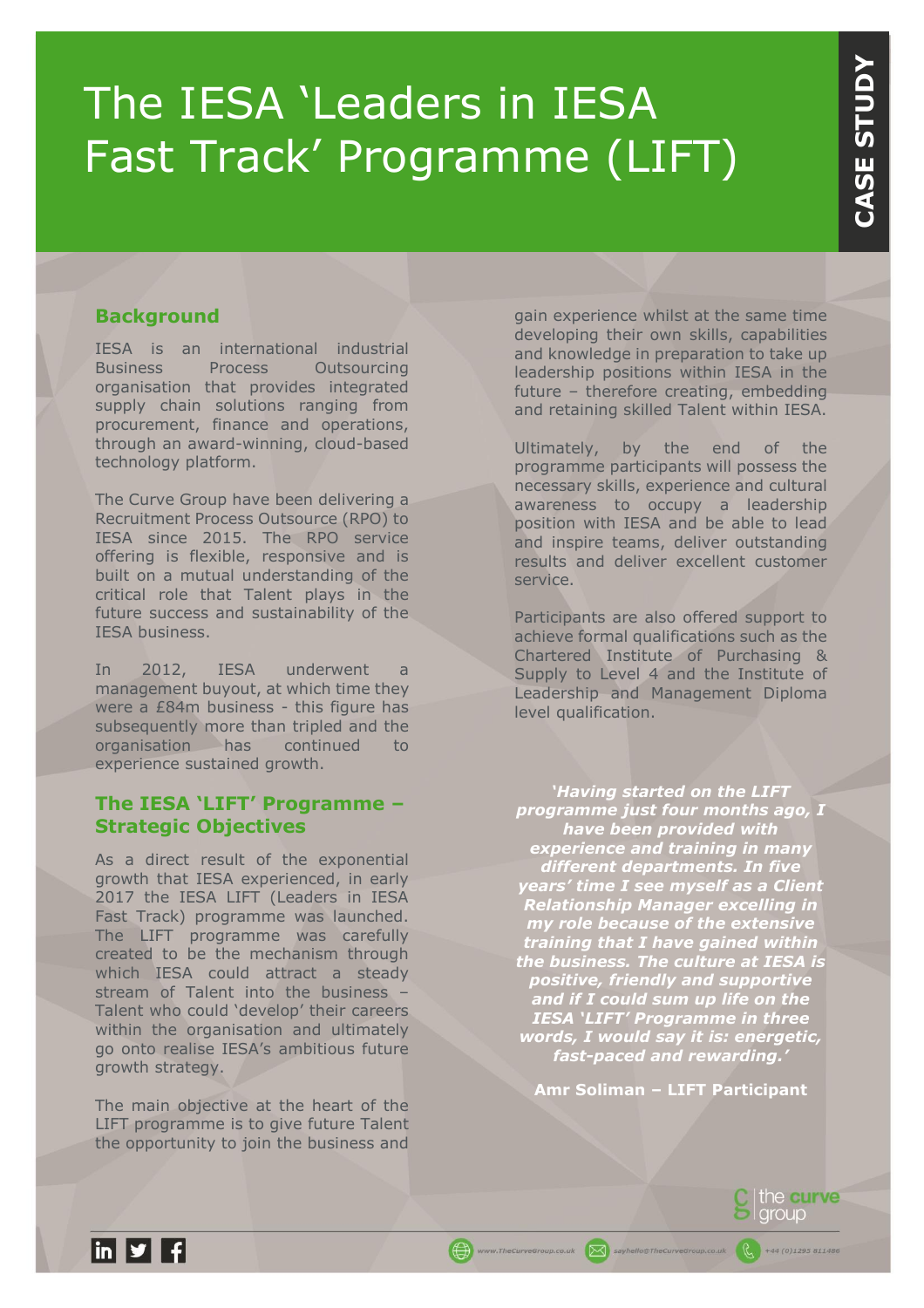# **The Innovative Delivery Solution Magnet For Talent© - A Bespoke and Unique Candidate Attraction Strategy**

The Curve Group have supported IESA, managing the entire LIFT Programme recruitment process as part of the broader RPO.

We deployed our unique Magnet For Talent© approach – creating a bespoke, tailored candidate attraction strategy through which we could attract the best Talent in the market on behalf of IESA.

As part of this, we created a multifaceted candidate attraction campaign for the LIFT programme, tailored to IESA's current and desired Employer Value Proposition as well as the ideal profile of candidate they were looking for.

Our Magnet For Talent© approach also includes the utilisation of a broad range of routes to market that sit outside of what are considered to be the 'industry norms'. We undertook a detailed review of the possible routes to market available before developing a tailored strategy which encompassed the most suitable and effective options. At a high level these included:

• **Creative Visuals, Adverts & Content:** A set of creative visuals, adverts and content were created by The Curve Group to engage and appeal to the target audience

- **Candidate Attraction Testimonial Video:** A video was created by the existing graduate population within IESA publicising the scheme, the exciting working environment and fantastic development opportunities on offer
- **Talent Pooling:** IESA benefitted from the existing vast Talent pool of fully-screened candidates who had already been processed
- **Job Boards:** The Curve Group identified specialist job boards with access to specific and relevant candidate pools via Broadbean,

including a specialist Job Board called 'Blue Town'

- **Social Media:** A coordinated social media campaign was devised across multiple platforms including LinkedIn, Facebook, Twitter and YouTube with both organisations and employees proactively engaging with content to spread the reach of the campaigns
- **Graduate Recruitment Fairs:** A schedule of Graduate Recruitment Fairs at target universities was created. The Recruitment Team from The Curve Group organised and attended these events along with existing IESA graduates who could share their experience, skills and journey through the programme.

# **Best in Class Recruitment Practices**

The effectiveness of the candidate attraction campaign resulted in a high volume of applications for the Programme – this volume required an efficient, thorough and co-ordinated approach to process. Additional resource was provided from The Curve Group at short notice to bolster capacity within the recruitment team to handle the volume of applications swiftly whilst maintaining a high-quality service.

Prior to being invited to an interview with an IESA representative, all candidates underwent a multistep screening process which included a Skype video interview with a senior member of The Curve Group Recruitment Team to ensure only quality candidates were being put forward.

The Curve Group developed and embedded a high touch 'Candidate Care' programme to ensure that the applicant was fully supported, frequently contacted, encouraged and guided through the process in detail. The Recruitment team were available to provide last-minute interview preparation and gave advice to the candidate on what to expect to help to

www.TheCurveGroup.co.uk | [X] sayhello@TheCurveGroup.co.uk

the curve group